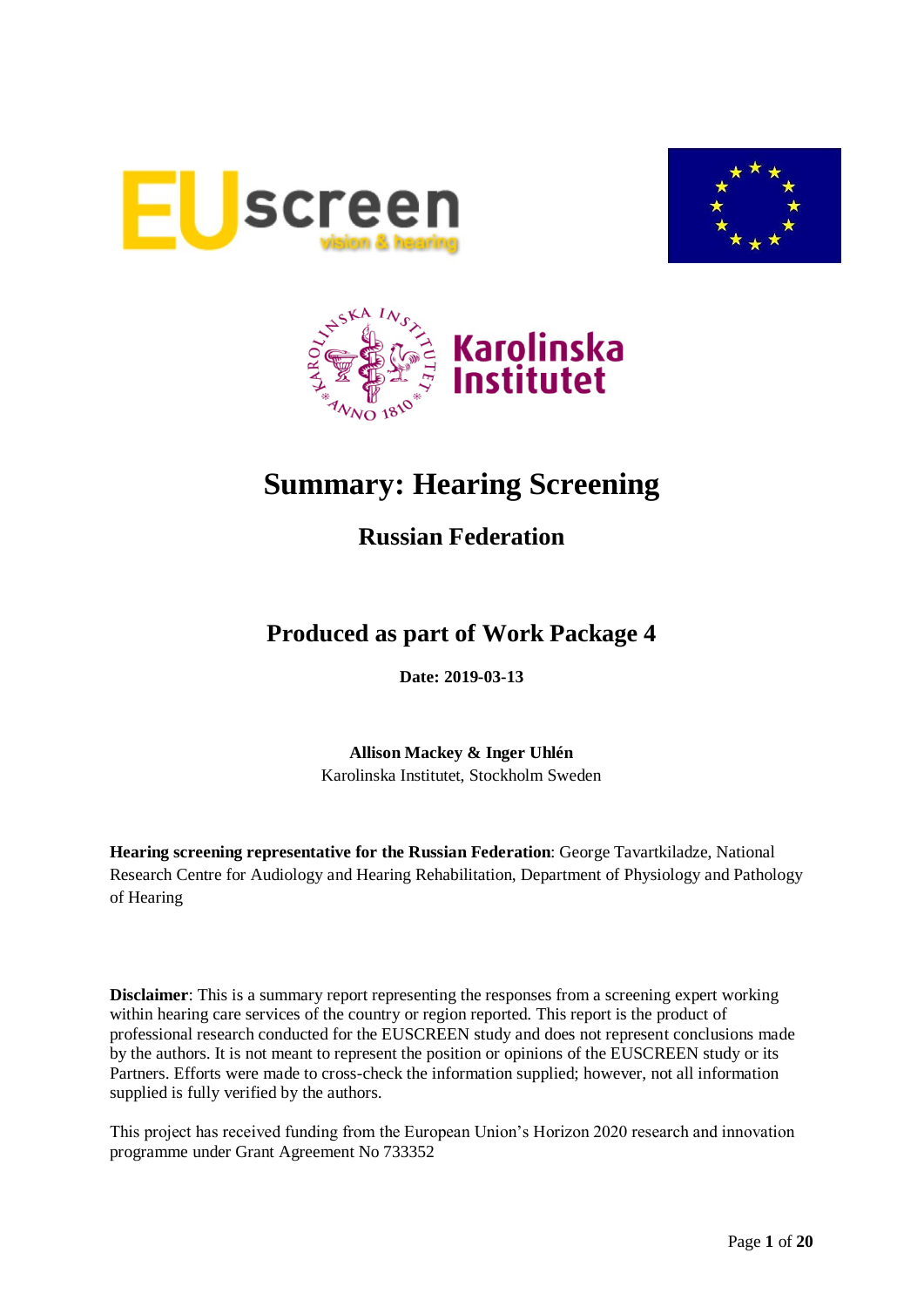

# **Table of Contents**

| 1. |      |  |
|----|------|--|
| 2. |      |  |
| 3. |      |  |
|    | 3.1. |  |
|    | 3.2. |  |
|    | 3.3. |  |
| 4. |      |  |
| 5. |      |  |
|    | 5.1. |  |
|    | 5.2. |  |
|    | 5.3. |  |
|    | 5.4. |  |
| 6. |      |  |
|    | 6.1. |  |
|    | 6.2. |  |
|    | 6.3. |  |
| 7. |      |  |
|    | 7.1. |  |
|    | 7.2. |  |
|    | 7.3. |  |
| 8. |      |  |
|    | 8.1. |  |
|    | 8.2. |  |
|    | 8.3. |  |
|    | 8.4. |  |
|    | 8.5. |  |
|    | 8.6. |  |
| 9. |      |  |
|    | 9.1. |  |
|    | 9.2. |  |
|    | 9.3. |  |
|    | 9.4. |  |
|    | 9.5. |  |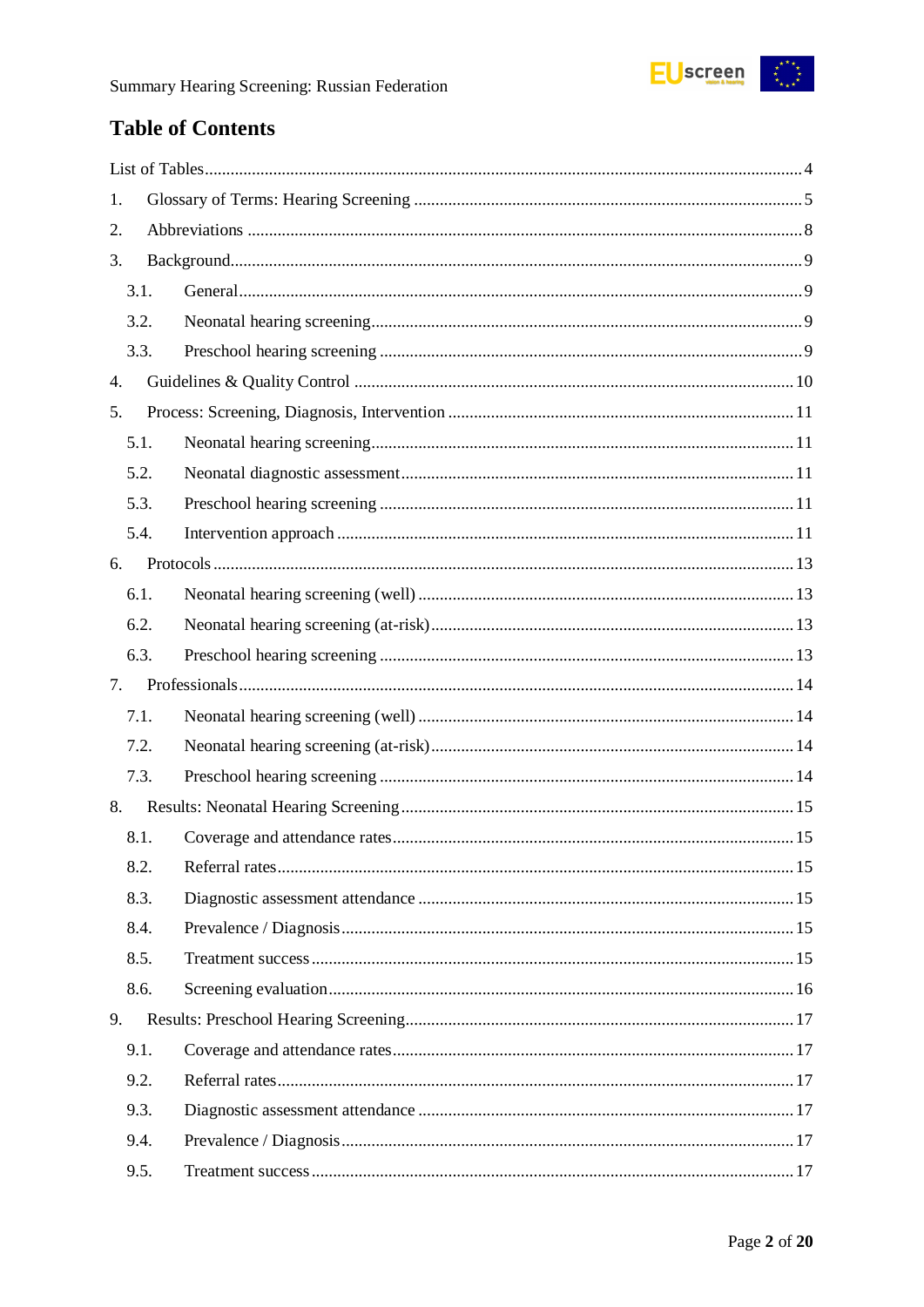

# Summary Hearing Screening: Russian Federation

| 9.6.  |  |
|-------|--|
| 10.   |  |
| 10.1. |  |
| 10.2. |  |
| 10.3. |  |
| 10.4. |  |
| 10.5. |  |
| 10.6. |  |
| 11.   |  |
| 11.1. |  |
| 11.2. |  |
| 11.3. |  |
| 12.   |  |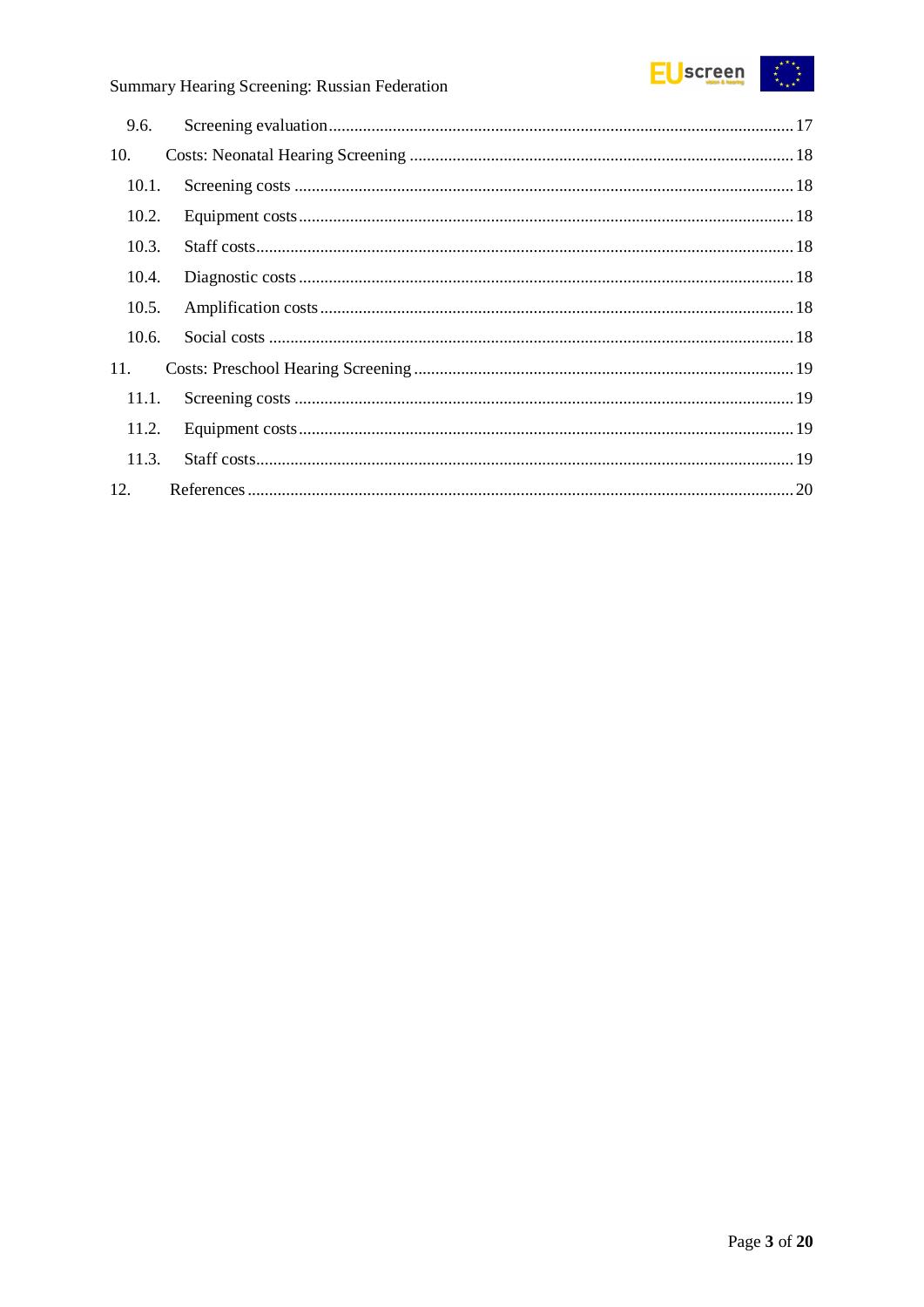

# <span id="page-3-0"></span>**List of Tables**

| Table 3: Prevalence of permanent hearing loss among neonates in Russia (per 1000).  15 |  |
|----------------------------------------------------------------------------------------|--|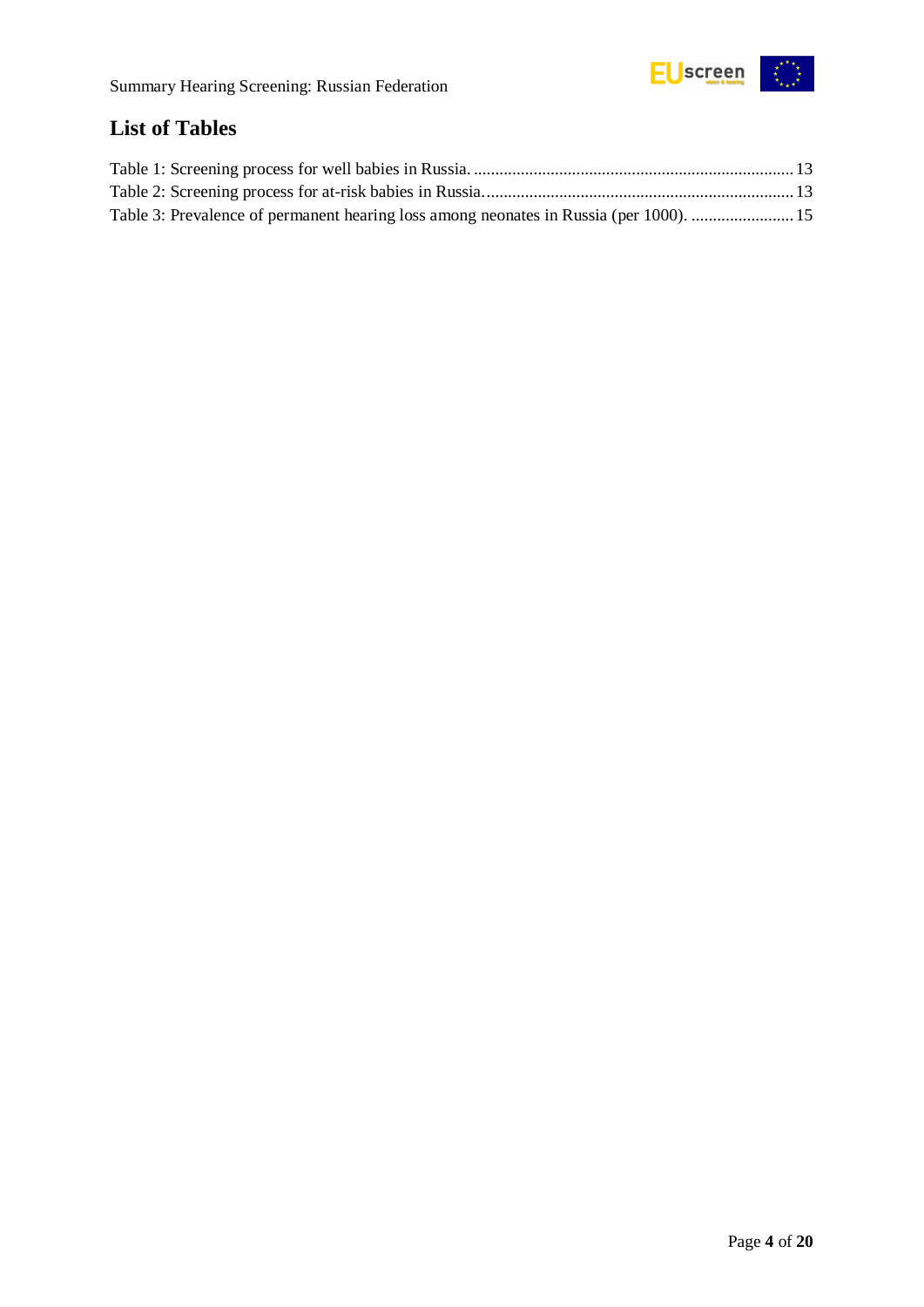

# <span id="page-4-0"></span>**1. Glossary of Terms: Hearing Screening**

| <b>Abnormal test result</b>                     | A test result where a normal "pass" response could not be detected under<br>good conditions. The result on screening equipment may indicate "no<br>response," "fail," or "refer."                                                                                                                                                                                                                                                                                                                                                                                                                                                                                                                                                                                |  |  |
|-------------------------------------------------|------------------------------------------------------------------------------------------------------------------------------------------------------------------------------------------------------------------------------------------------------------------------------------------------------------------------------------------------------------------------------------------------------------------------------------------------------------------------------------------------------------------------------------------------------------------------------------------------------------------------------------------------------------------------------------------------------------------------------------------------------------------|--|--|
| <b>Attendance rate</b>                          | The proportion of all those invited for screening that are tested and receive<br>a result,<br>Invited for screening includes all those that are offered the<br>screening test.<br>Tested and receive a result could be a "pass" or "fail".<br>Attendance rate provides information on the willingness of families to<br>participate in screening.                                                                                                                                                                                                                                                                                                                                                                                                                |  |  |
| <b>Attendance rate in</b><br>first year of life | See definition of Attendance rate.<br>The calculation cut-off is after one year of life.                                                                                                                                                                                                                                                                                                                                                                                                                                                                                                                                                                                                                                                                         |  |  |
| <b>Compliance with</b>                          | The percentage of those who are referred from screening to a diagnostic<br>assessment that actually attend the first diagnostic assessment.                                                                                                                                                                                                                                                                                                                                                                                                                                                                                                                                                                                                                      |  |  |
| referral (percentage)                           | Percentage of compliance provides information on the willingness of<br>families to attend the diagnostic assessment after referral from screening.                                                                                                                                                                                                                                                                                                                                                                                                                                                                                                                                                                                                               |  |  |
| <b>Coverage</b>                                 | The proportion of those eligible for screening that are tested and receive a<br>result within a specific time.<br>Eligible for screening includes those within the population that are<br>covered under the screening or health care program.<br>Tested and receive a result could be a "pass" or "refer to<br>diagnostic assessment".<br>Specific time can be defined, such as 1 month after birth, 3 months<br>after birth, etc.<br>Coverage provides information on the overall effectiveness and timeliness<br>of a complete screening programme.<br>Factors such as being offered screening, willingness to participate, missed<br>screening, ability to complete the screen, and ability to document the<br>screening results will influence the coverage. |  |  |
|                                                 | See definition of Coverage.                                                                                                                                                                                                                                                                                                                                                                                                                                                                                                                                                                                                                                                                                                                                      |  |  |
| <b>Coverage in first</b><br>year of life        | The specific time is pre-defined as within the first year of life.                                                                                                                                                                                                                                                                                                                                                                                                                                                                                                                                                                                                                                                                                               |  |  |
|                                                 | In other words, the coverage is the proportion of those eligible for<br>screening that complete the screening sequence to a final result within the<br>first year of life.                                                                                                                                                                                                                                                                                                                                                                                                                                                                                                                                                                                       |  |  |
| <b>False negatives</b>                          | The percentage of infants/children with a hearing loss (defined by the<br>target condition) that receive a result of "pass" during screening.                                                                                                                                                                                                                                                                                                                                                                                                                                                                                                                                                                                                                    |  |  |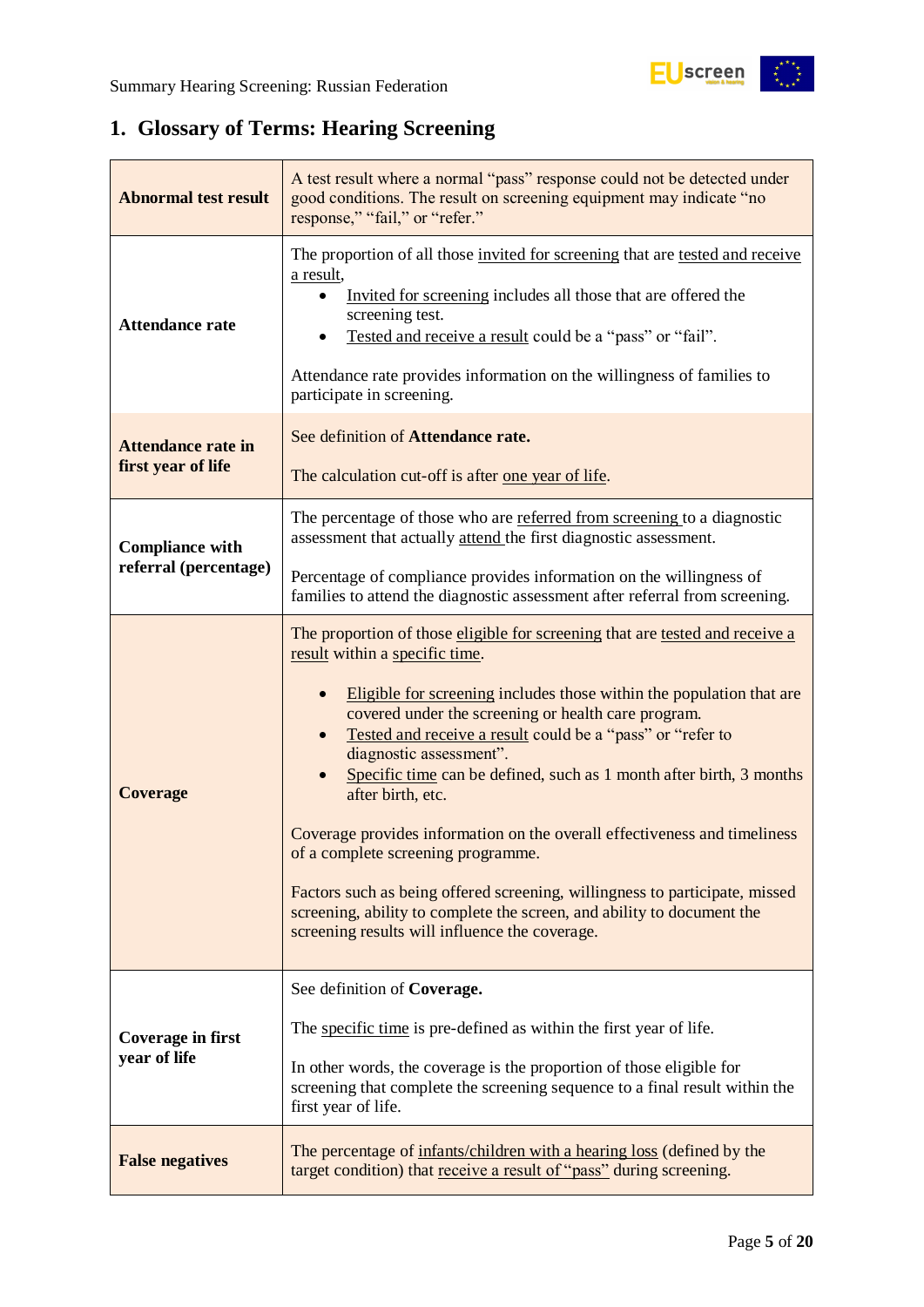

|                                             | Example: If 100 infants with hearing loss are screened, and 1 infant passes<br>the screening, the percentage of false negatives is 1%.                                                                                                                                                                            |  |  |
|---------------------------------------------|-------------------------------------------------------------------------------------------------------------------------------------------------------------------------------------------------------------------------------------------------------------------------------------------------------------------|--|--|
| <b>False positives</b>                      | The percentage of infants/children with normal hearing that receive a<br>result of "fail" from the final screening test.<br>Example: If 100 infants with normal hearing are screened, and 3 infants<br>fail the screening and are referred for diagnostic assessment, the<br>percentage of false positives is 3%. |  |  |
| <b>Guidelines</b>                           | Recommendations or instructions provided by an authoritative body on the<br>practice of screening in the country or region.                                                                                                                                                                                       |  |  |
| <b>Hearing screening</b><br>professional    | A person qualified to perform hearing screening, according to the practice<br>in your country or region.                                                                                                                                                                                                          |  |  |
| <b>Inconclusive test</b><br>result          | A test result where a normal "pass" response could not be detected due to<br>poor test conditions.                                                                                                                                                                                                                |  |  |
| <b>Invited for screening</b>                | Offered screening.                                                                                                                                                                                                                                                                                                |  |  |
| <b>Outcome of hearing</b><br>screening      | An indication of the effectiveness or performance of screening, such as a<br>measurement of coverage rate, referral rate, number of infants detected,<br>etc.                                                                                                                                                     |  |  |
| <b>Permanent hearing</b>                    | A hearing impairment that is <i>not</i> due to a temporary or transient condition<br>such as middle ear fluid.                                                                                                                                                                                                    |  |  |
| loss                                        | Permanent hearing loss can be either sensorineural or permanent<br>conductive.                                                                                                                                                                                                                                    |  |  |
| <b>Positive predictive</b>                  | The percentage of infants/children referred from screening who have a<br>confirmed hearing loss, as described by your protocol or guideline and<br>indicated in the Target Condition (see definition).                                                                                                            |  |  |
| value                                       | For example, if 100 babies are referred from screening for diagnostic<br>assessment and 90 have normal hearing while 10 have a confirmed hearing<br>loss, the positive predictive value would be 10%.                                                                                                             |  |  |
| <b>Preschool or</b><br>(pre)school children | All children between 3-6 years of age.                                                                                                                                                                                                                                                                            |  |  |
| <b>Preschool or</b>                         | Screening that takes place during the time children are between 3-6 years<br>of age.                                                                                                                                                                                                                              |  |  |
| (pre)school screening                       | This refers to <i>any</i> hearing screening during this age. The location of the<br>screening is irrelevant to the definition.                                                                                                                                                                                    |  |  |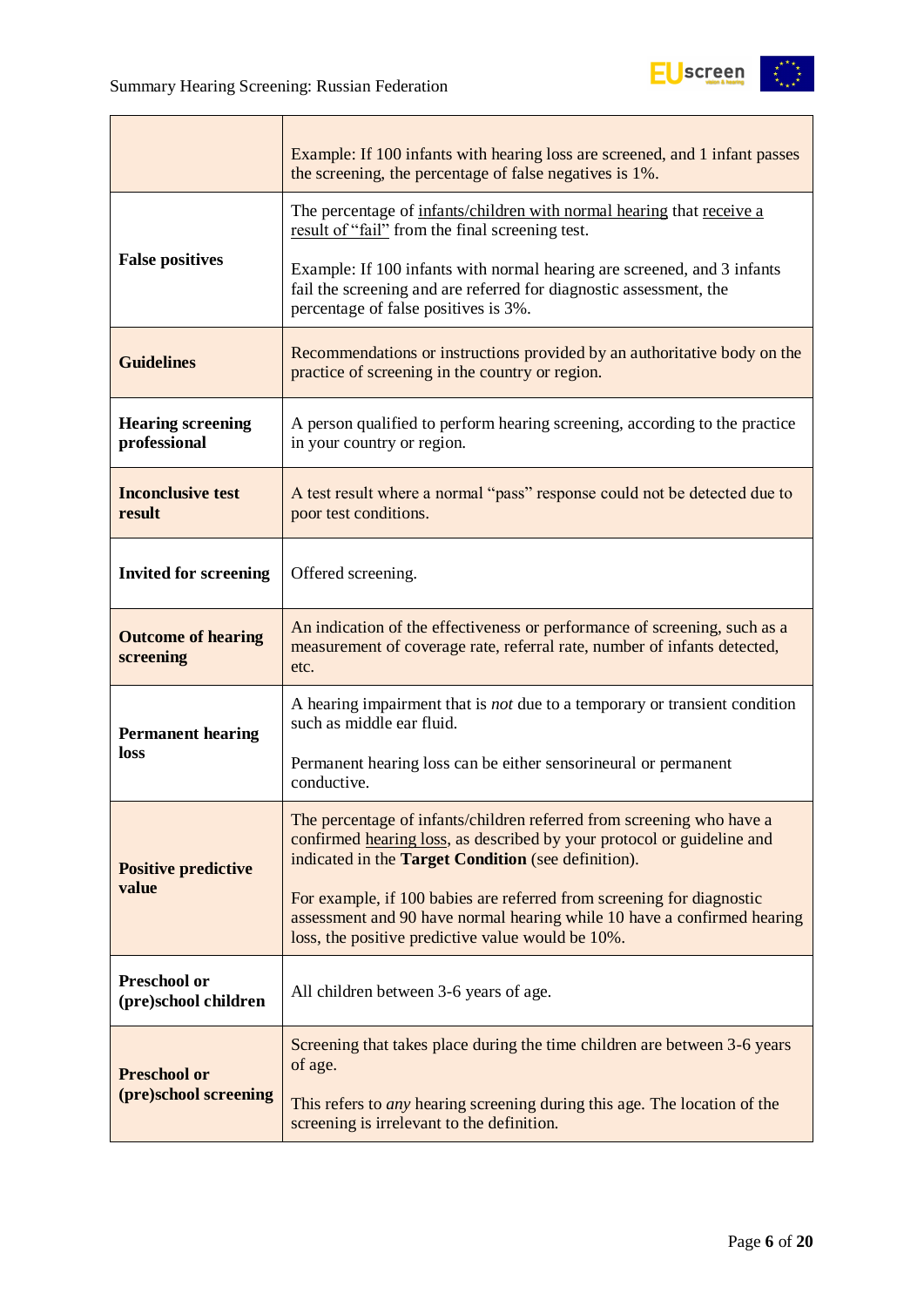

| <b>Prevalence</b>           | The number or percentage of individuals with a specific disease or<br>condition. Prevalence can either be expressed as a percentage, proportion,<br>or as the value per 1000 individuals within the same demographic.                            |  |  |  |
|-----------------------------|--------------------------------------------------------------------------------------------------------------------------------------------------------------------------------------------------------------------------------------------------|--|--|--|
| <b>Programme</b>            | An organized system for screening, which could be based nationally,<br>regionally or locally.                                                                                                                                                    |  |  |  |
| <b>Protocol</b>             | Documented procedure or sequence for screening, which could include<br>which tests are performed, when tests are performed, procedures for<br>passing and referring, and so forth.                                                               |  |  |  |
| <b>Quality assurance</b>    | A method for checking and ensuring that screening is functioning<br>adequately and meeting set goals and benchmarks.                                                                                                                             |  |  |  |
| Referral criteria           | A pre-determined cut-off boundary for when an infant/child should be re-<br>tested or seen for a diagnostic assessment.                                                                                                                          |  |  |  |
|                             | For example, referral criteria may be "no response" at 35 dB nHL.                                                                                                                                                                                |  |  |  |
| <b>Risk babies / Babies</b> | All infants that are considered to be at-risk or have risk-factors for hearing<br>loss according to the screening programme.                                                                                                                     |  |  |  |
| at-risk                     | Two common risk factors are admission to the neonatal-intensive care unit<br>(NICU) or born prematurely. However, other risk factors for hearing loss<br>may also be indicated in the screening programme.                                       |  |  |  |
|                             | The percentage of infants/children with hearing loss that are identified via<br>the screening program.                                                                                                                                           |  |  |  |
| <b>Sensitivity</b>          | For example, if 100 babies with hearing loss are tested, and 98 of these<br>babies are referred for diagnostic assessment while 2 pass the screening,<br>the sensitivity is 98%.                                                                 |  |  |  |
|                             | The percentage of infants/children with normal hearing that pass the<br>screening.                                                                                                                                                               |  |  |  |
| <b>Specificity</b>          | For example, if 100 babies with normal hearing are tested, and 10 of these<br>babies are referred for diagnostic assessment and 90 pass the screening, the<br>specificity is 90%.                                                                |  |  |  |
|                             | The hearing loss condition you are aiming to detect via your screening<br>programme. This includes:<br>The laterality of the condition, whether the program aims to detect                                                                       |  |  |  |
| <b>Target condition</b>     | both unilateral and bilateral hearing loss or just bilateral hearing<br>loss.<br>The severity of the condition, whether the program aims to detect<br>$\bullet$<br>hearing $loss \ge 30$ dB HL, $\ge 35$ dB HL, $\ge 40$ dB HL or $\ge 45$ dB HL |  |  |  |
|                             | Infants who are <i>not</i> admitted into the NICU or born prematurely.                                                                                                                                                                           |  |  |  |
| <b>Well, healthy babies</b> | Well, healthy babies may or may not have additional risk factors for<br>hearing loss, according to the procedures indicated in the specific<br>screening programme.                                                                              |  |  |  |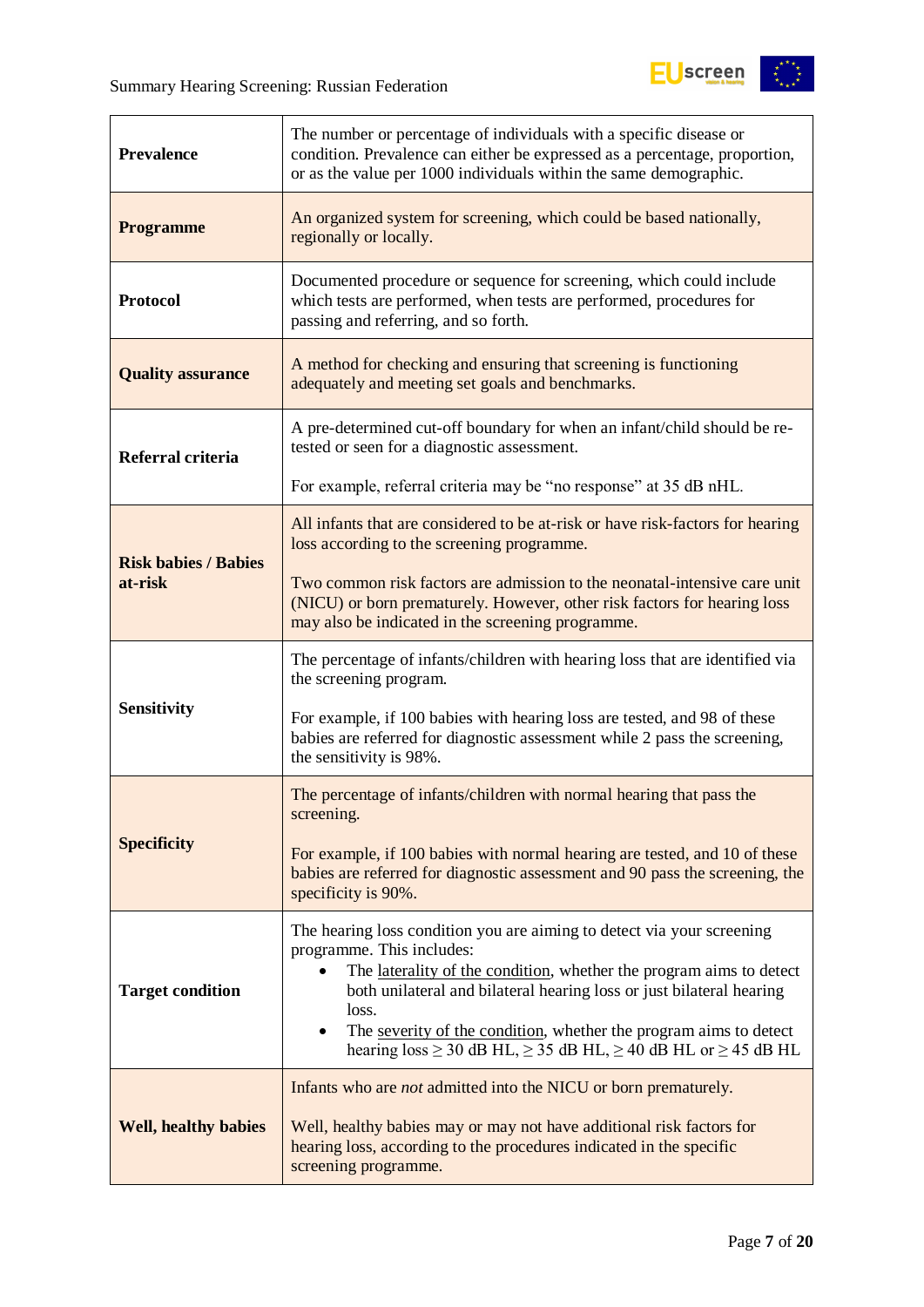

### <span id="page-7-0"></span>**2. Abbreviations**

- ABR auditory brainstem response
- aABR automatic auditory brainstem response
- ANSD auditory neuropathy spectrum disorder
- ASSR auditory steady-state response
- CI cochlear implant
- CMV cytomegalovirus
- dB HL decibel hearing level
- dB nHL decibel normalized hearing level
- dB SNR decibel signal-to-noise ratio
- DPOAE distortion product otoacoustic emissions
- HA hearing aid
- NICU neonatal intensive care unit
- OAE otoacoustic emissions
- TEOAE transient-evoked otoacoustic emissions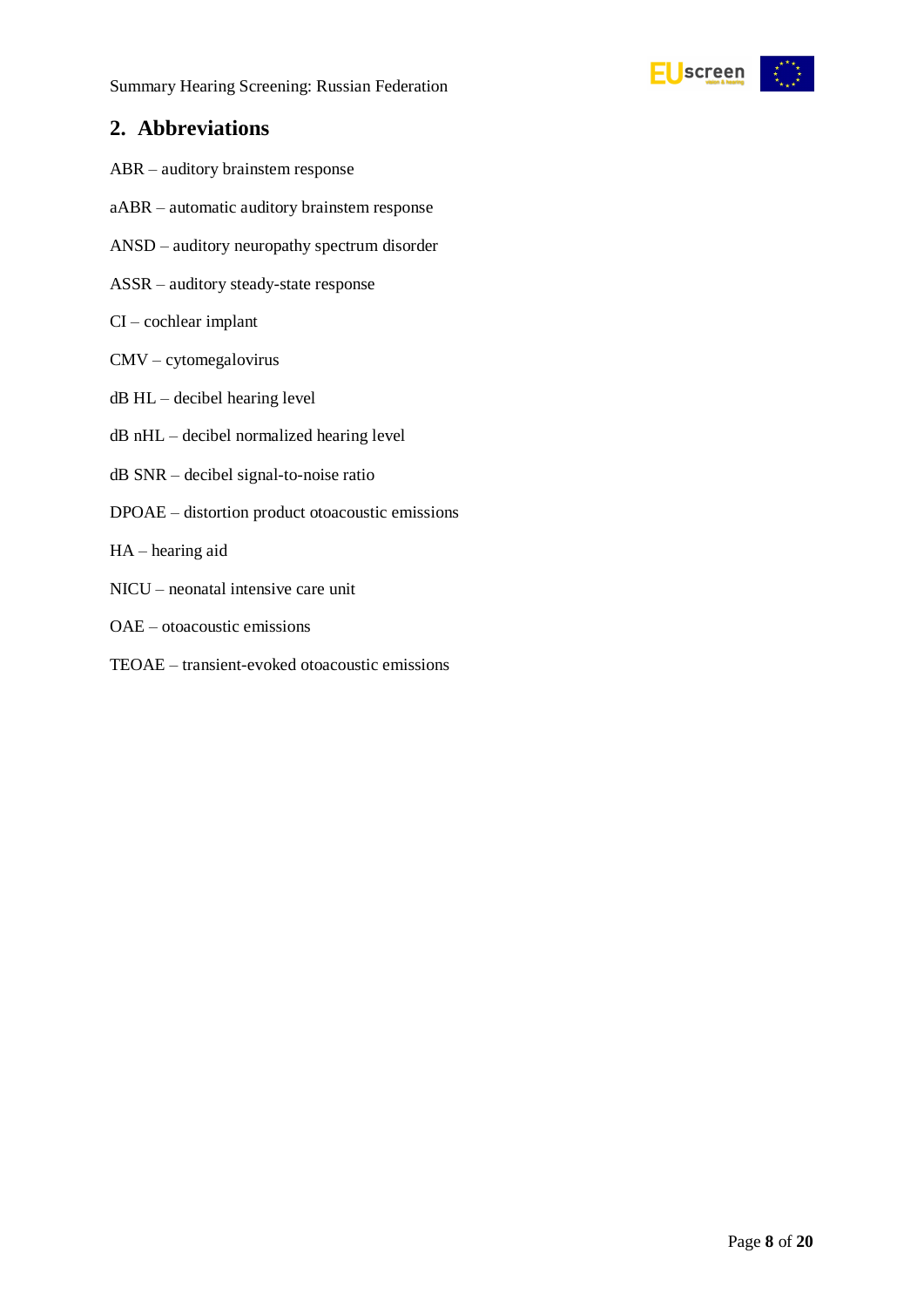

# <span id="page-8-0"></span>**3. Background**

In Russia, neonatal hearing screening is organized nationally.

The following report contains information corresponding to hearing screening in the entire country of Russia.

#### <span id="page-8-1"></span>**3.1. General**

The country of Russia has a total area of around 17 100 000 km<sup>2</sup> and a population of around 146 800 000 as of January 2017 (Federal State Statistics Service, 2018). In Russia, each birth is registered. The number of live births in Russia was 1 888 729 in 2016 (Federal State Statistics Service, 2018).

The World Bank income classification categorizes Russia as an upper-middle-income country (The World Bank, 2018). The gross domestic product (GDP) was  $\epsilon$  9 470 per capita in 2017 (The World Bank Group, 2019).

From the World Health Organization (WHO) Global Health Expenditure Database, health expenditure in Russia in 2015 was 502 USD or €442 per capita (World Health Organization, 2018).

Infant mortality rate in the country of Russia was 8.6 per 1000 births in 2012 (United Nations Statistics Division, 2016). From the Federal State Statistics Service (2018), infant mortality rate was calculated to be 6.5 per 1000 in 2015.

#### <span id="page-8-2"></span>**3.2. Neonatal hearing screening**

In Russia, neonatal hearing screening is conducted universally, with all babies in the country having access to hearing screening. Screening is government-funded, and participation is obligatory for parents. There is no penalty for non-attendance nor is there a reward for attendance.

Neonatal hearing screening started in Russia in 1996 and universal screening started in 2008. It was fully implemented across the country in 2011. Neonatal hearing screening is not embedded in the Preventive Child Health Care screening system.

There are no differences in neonatal hearing screening procedures across regions, though coverage rates of well-babies differ across regions. Regional coverage rates are monitored to ensure staff training.

#### <span id="page-8-3"></span>**3.3. Preschool hearing screening**

There is no preschool hearing screening in Russia.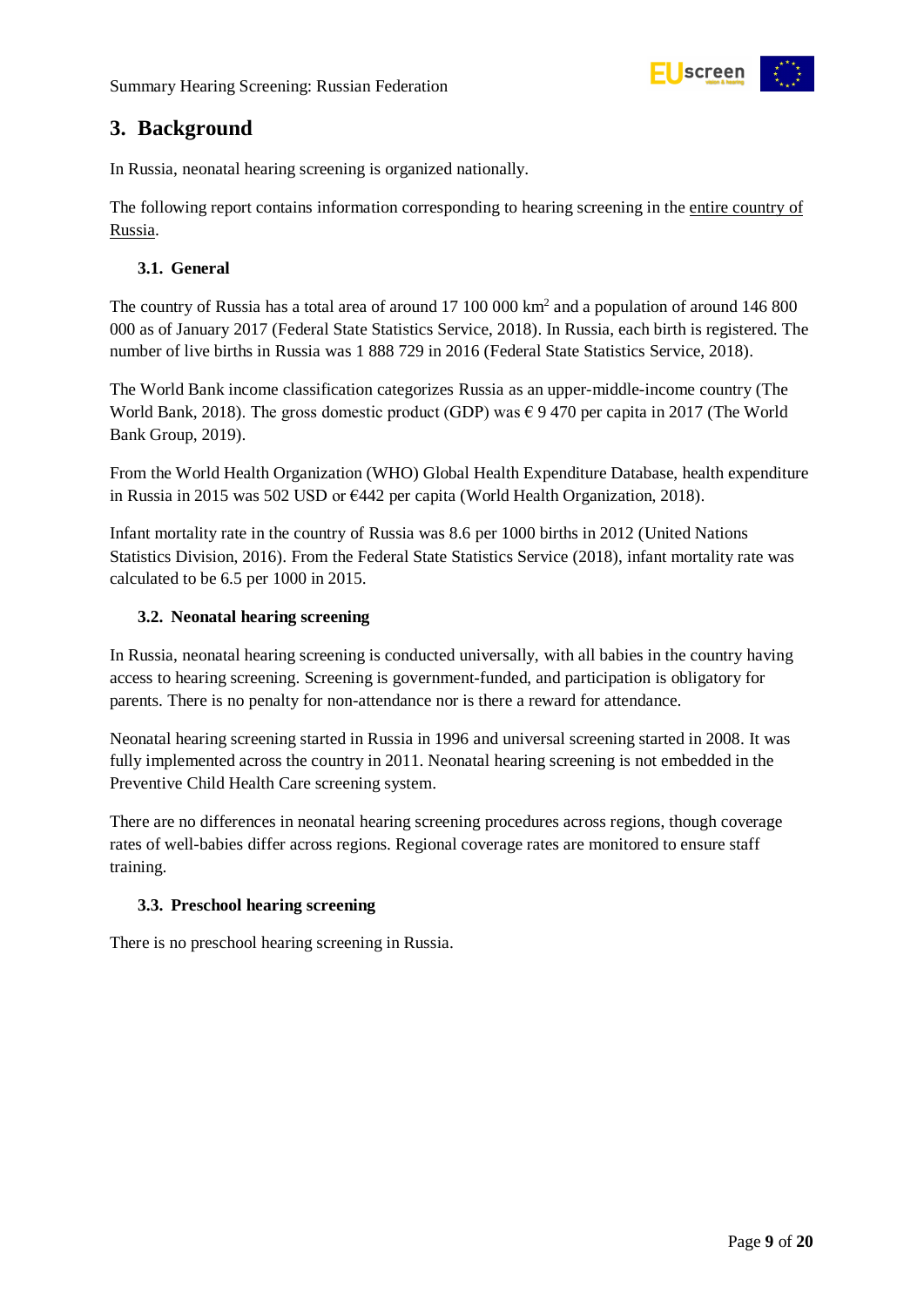

# <span id="page-9-0"></span>**4. Guidelines & Quality Control**

National guidelines for child health care exist in Russia, including the national hearing screening guidelines(Moscow Health Department, 2011).

The content of general hearing screening programme was decided on by audiologists and the Ministry of Public Health. The content of the programme was revised in 2010 when the network of maternity hospitals was expanded, personnel were trained and hospitals were additionally equipped. The guidelines are revised by leading audiological centres once per 5 years, which are decided on by the ministry.

Data are unavailable on how these revisions are funded.

Quality assurance is of hearing screening programs is not imposed by the government though information is collected about hearing screening by the Ministry of Health and the National Research Centre for Audiology and Rehabilitation. Therefore, these institutions have the possibility to monitor the screening programme.

Annual reports are not available for Russia.

Studies have been performed on hearing screening in Russia, though not on the programme effectiveness.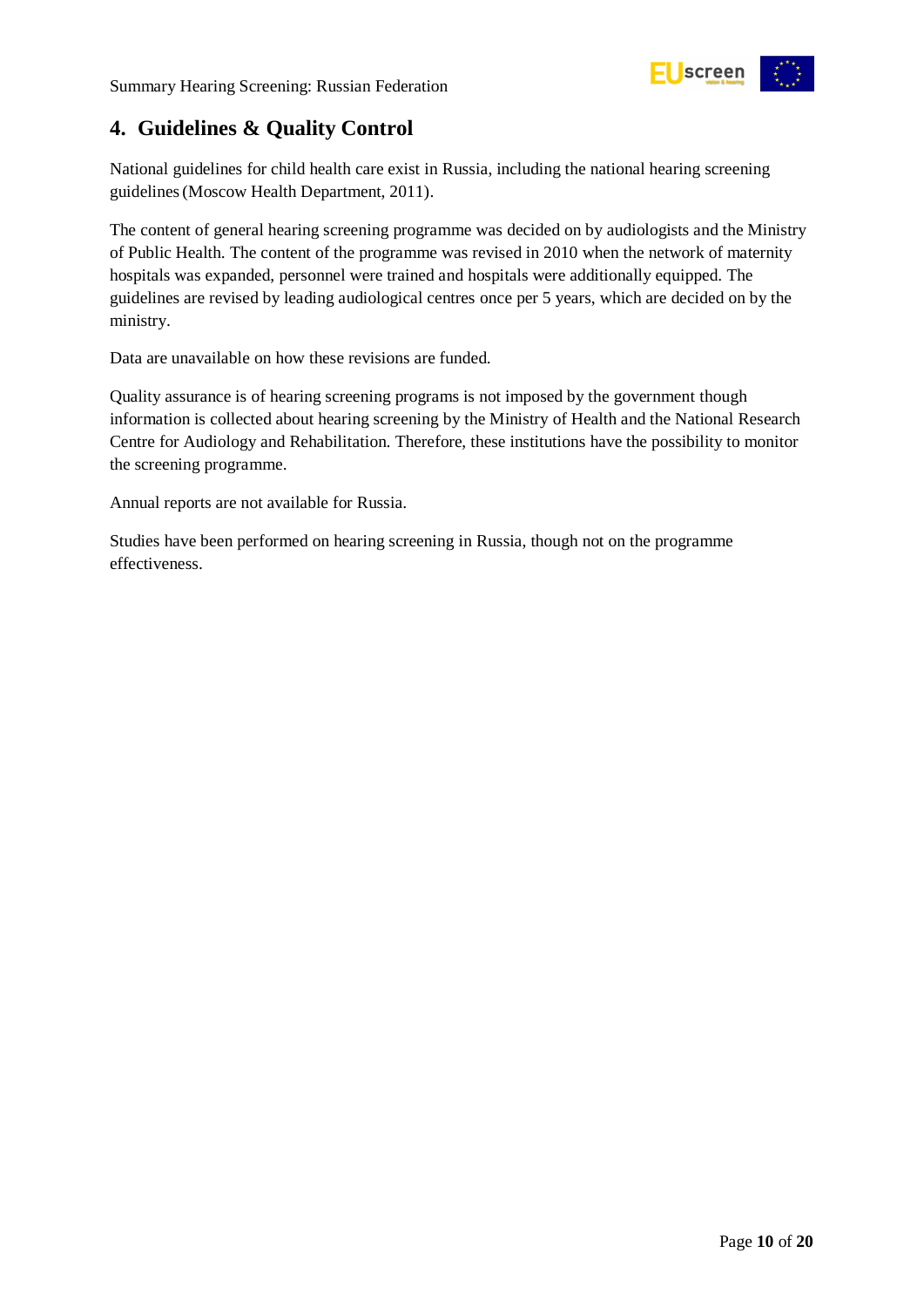

# <span id="page-10-0"></span>**5. Process: Screening, Diagnosis, Intervention**

#### <span id="page-10-1"></span>**5.1. Neonatal hearing screening**

In Russia, well-babies and at-risk babies are screened in the maternity hospital. Approximately 99% of infants are born in maternity hospitals, where the average length of stay after delivery is 3-4 days.

For well-babies, screening should be performed by 72-96 hours of life and before discharge from the hospital though 2% of infants are screened later in the pediatric outpatient clinics. For infants at-risk, screening should be completed by 1 month after birth.

The target condition for screening for well and at-risk babies is a bilateral hearing loss greater than 25 dB HL.

In Russia, at-risk infants are defined as those with a family history of permanent childhood hearing loss, syndromes associated with hearing loss, cranio-facial anomalies, intrauterine infections (CMV, rubella, toxoplasmosis, syphilis), severe hypoxia/ asphyxia requiring mechanical ventilation for more than 5 days, prematurity less than 32 weeks gestation or birthweight less than 1500 g, ototoxic medications during the perinatal period, hyperbilirubinaemia above exchange transfusion levels, neurodegenerative disorders, and meningitis. In Russia, all babies are screened with the same protocol. Infants with one or more of the listed risk factors are automatically referred for diagnostic assessment, regardless of the result of the initial screening test.

In Russia, the percentage of children admitted to the NICU is around 1% (Research Centre for Organization and Information of Public Health , 2017). The prevalence of CMV infections is roughly estimated to be about 1.5% at birth (National guideline, 2014). The prevalence of meningitis is roughly estimated to be 7.3 per 100 000 at the age of 2 to 4 (National guideline, 2014)

#### <span id="page-10-2"></span>**5.2. Neonatal diagnostic assessment**

In Russia, the national neonatal hearing screening programme for well babies includes both screening and diagnostics. The second stage of the screening programme is the diagnostic assessment. When referral to diagnostic assessment is warranted, families are provided a written referral after discharge from the maternity hospital.

The diagnostic assessment tests performed after referral from the first stage of neonatal hearing screening are ABR, TEOAE, DPOAE, tympanometry, and acoustic reflex testing.

As described, a specified target age for screening is not indicated by guidelines for well-infants; however, regulations indicate that the entire screening / diagnostic process should be completed before 3 months of age. For at-risk infants, the diagnostic test should also be performed by 3 months corrected age.

Those that do not attend the second stage of screening are contacted by phone.

#### <span id="page-10-3"></span>**5.3. Preschool hearing screening**

Not applicable. Russia does not have a preschool hearing screening programme.

#### <span id="page-10-4"></span>**5.4. Intervention approach**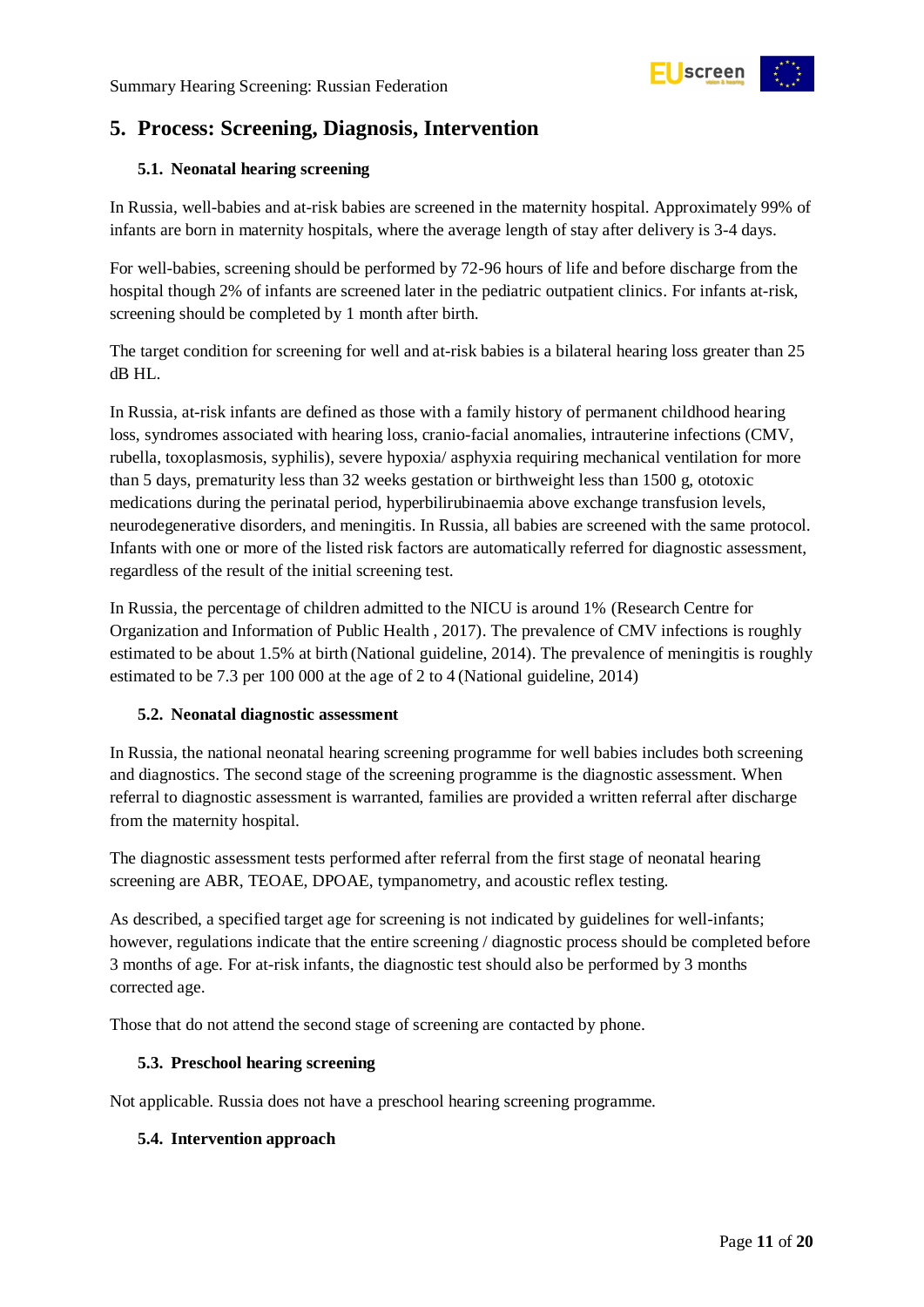



In Russia, treatment options available include grommets, hearing aids, bone conductive devices, and cochlear implants. It is estimated that infants are fitted with hearing aids from less than 6 months of age and infants are fitted with cochlear implants from 6-12 months of age or older.

The estimated hearing aid fitting criteria in Russia is a bilateral hearing loss of >35 dB HL. Unilateral hearing loss is not currently within the criteria for fitting hearing aids.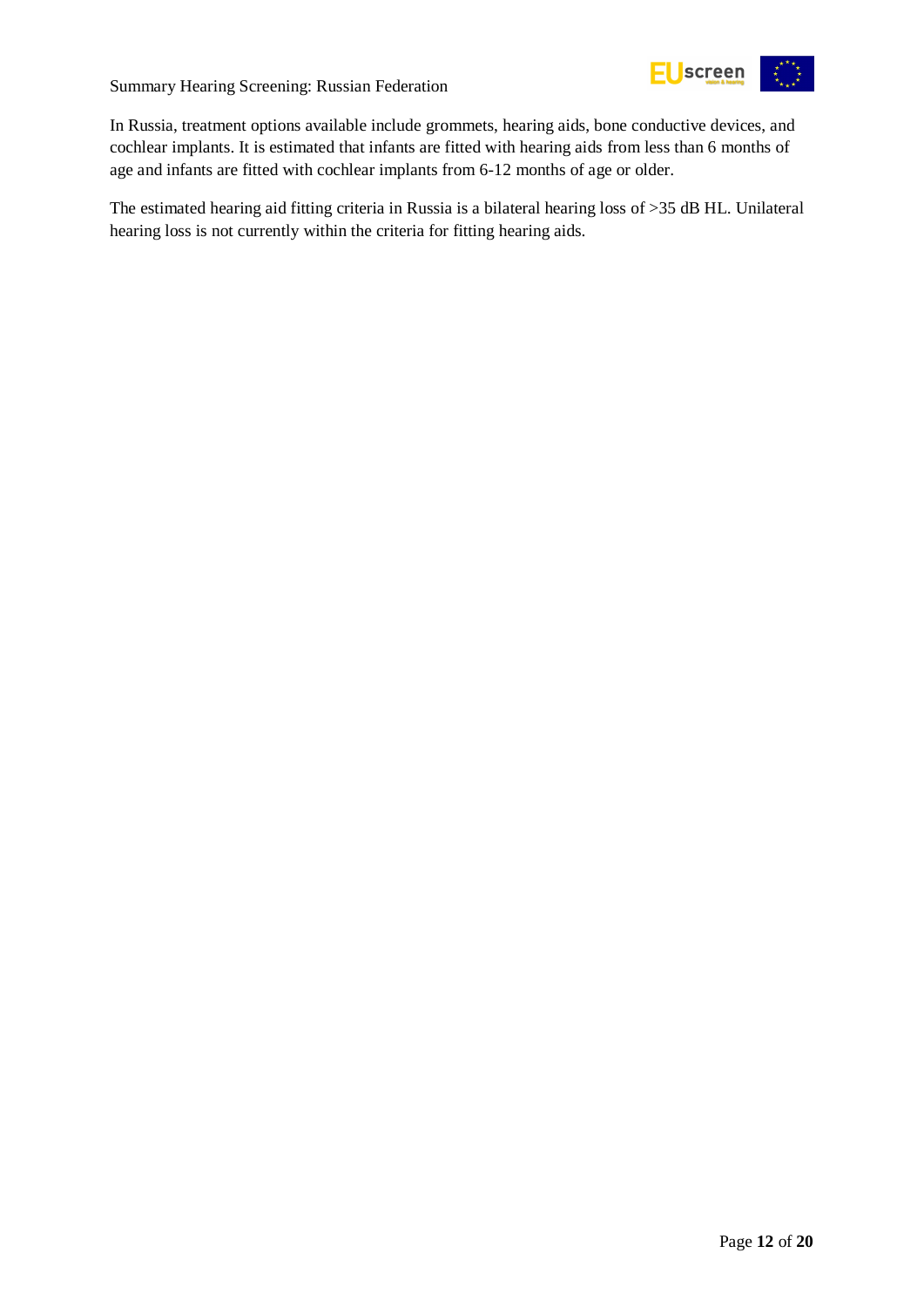

### <span id="page-12-0"></span>**6. Protocols**

Hearing screening protocols are described for neonatal hearing screening (well and at-risk) as well as for preschool hearing screening when applicable.

- The Test performed is the screening technique used
- The Age of the child is indicated in hours, days, months or years
- Referral criteria may be the lack of an OAE response at specified frequencies, a responsewaveform repeatability constant, the absence of an aABR response at a specified intensity, or an absent behavioural response at a specified intensity. Referral criteria may be defined within a protocol or limited based on the device used.
- The Device is the screening device used.
- Unilateral Referrals indicates whether children are referred if only one ear fails screening.
- The Location is where the screening takes place.

#### <span id="page-12-1"></span>**6.1. Neonatal hearing screening (well)**

The neonatal hearing screening protocol in Russia for well babies is described in Table 1. In Russia, the OAE may be performed multiple times under Step 1 before discharge from the maternity ward. The screening protocol in Russia also includes the diagnostic audiological assessment. The diagnostic assessment is the second phase of the protocol.

<span id="page-12-4"></span>**Table 1:** Screening process for well babies in Russia.

| <b>Test</b> | Age         | Referral Criteria       | <b>Device</b>          | <b>Unilateral</b><br>Referrals? | Location  |
|-------------|-------------|-------------------------|------------------------|---------------------------------|-----------|
| <b>OAE</b>  | 72-96 hours | 4 dB SNR for $3/6$ freq | OtoRead                | Yes                             | Maternity |
|             |             | (Interacoustics, 2017)  | <b>TEOAE</b> screening |                                 | ward      |

#### <span id="page-12-2"></span>**6.2. Neonatal hearing screening (at-risk)**

The at-risk screening protocol is indicated in Table 2. Note that the process for screening is similar to the process for well babies. However, all babies at-risk are automatically referred to the second phase of the screening programme (i.e., the diagnostic assessment), regardless of the OAE result at the initial screen.

<span id="page-12-5"></span>**Table 2:** Screening process for at-risk babies in Russia.

| Test | Age                        | Referral Criteria        | Settings / Device Referrals?      | <b>Unilateral</b> | Location                |
|------|----------------------------|--------------------------|-----------------------------------|-------------------|-------------------------|
| OAE  | <b>Before</b><br>discharge | All infants are referred | OtoRead<br><b>TEOAE</b> screening | Yes               | Maternity<br>ward /NICU |

#### <span id="page-12-3"></span>**6.3. Preschool hearing screening**

Not applicable. There is no preschool hearing screening**.**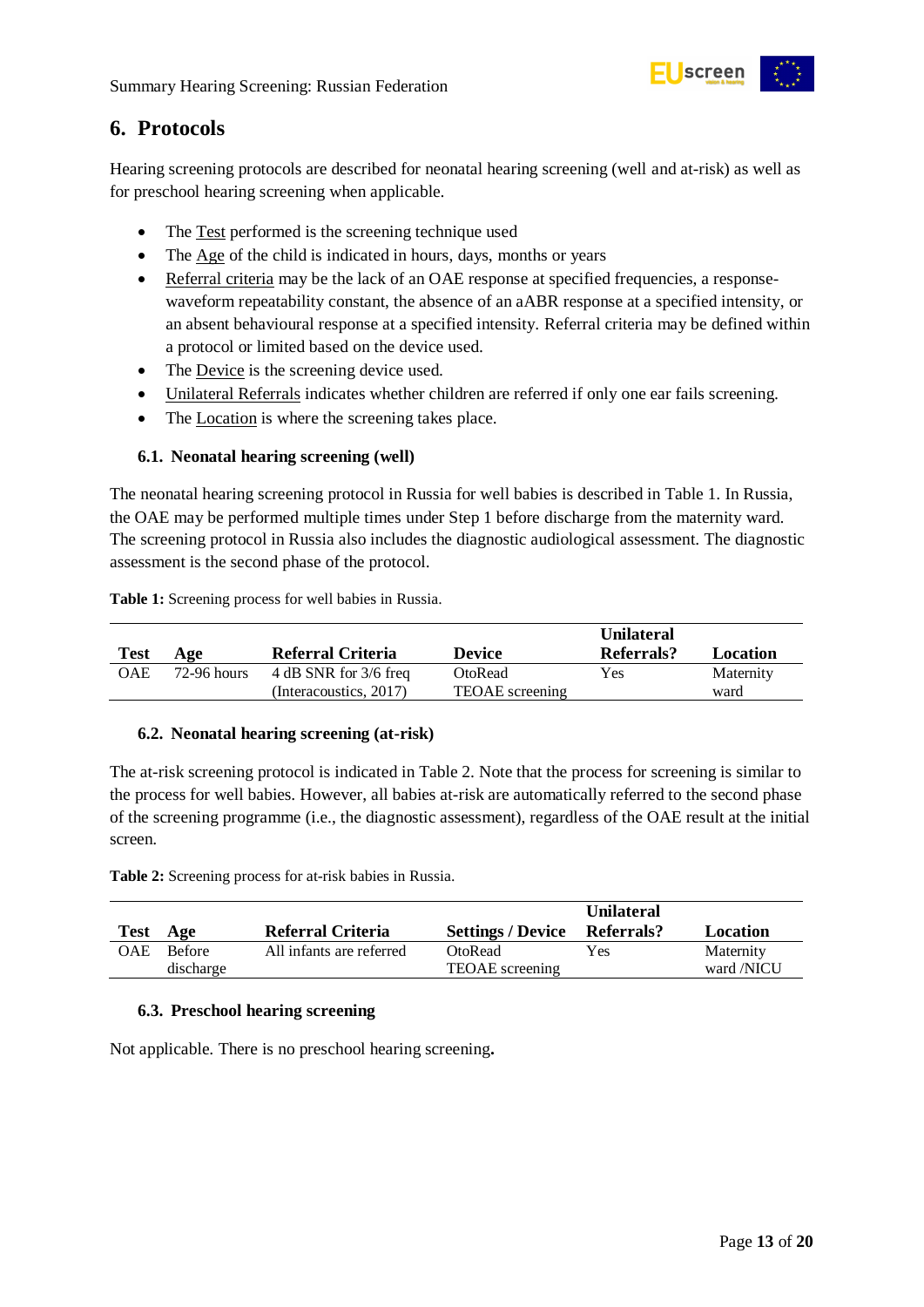

### <span id="page-13-0"></span>**7. Professionals**

#### <span id="page-13-1"></span>**7.1. Neonatal hearing screening (well)**

Screening for well babies is performed by nurses, neonatologists and pediatricians. There is a 2-week accredited/certified course in newborn hearing screening. Updating or re-validating training occurs once every 5 years.

#### <span id="page-13-2"></span>**7.2. Neonatal hearing screening (at-risk)**

Screening for at-risk infants is also performed by nurses and pediatricians, but also audiologists.

#### <span id="page-13-3"></span>**7.3. Preschool hearing screening**

Not applicable.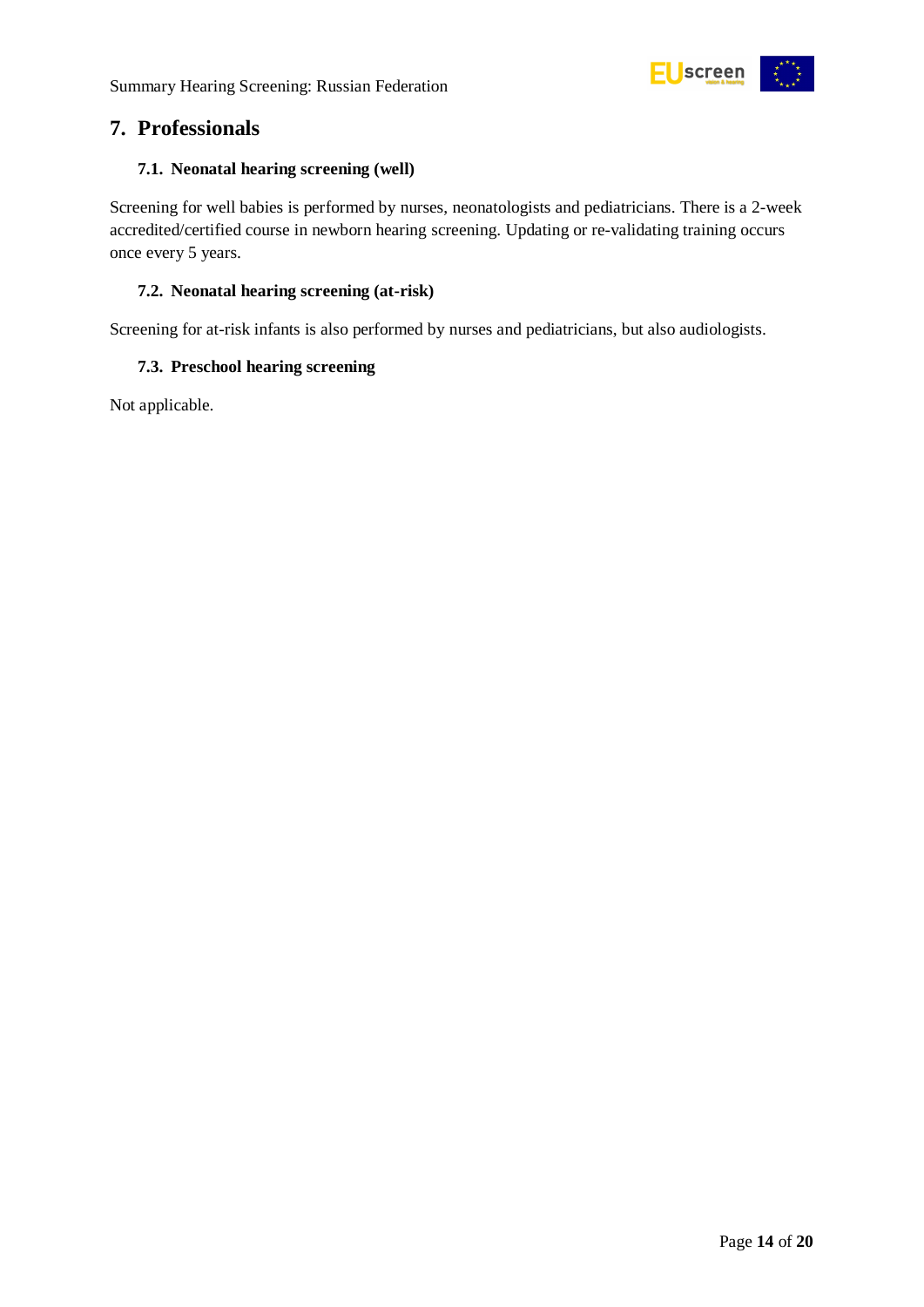

# <span id="page-14-0"></span>**8. Results: Neonatal Hearing Screening**

#### <span id="page-14-1"></span>**8.1. Coverage and attendance rates**

In Russia, 97.8% of infants born in Russia have completed the first stage of screening within the first year of life (Russian Ministry of Health, 2016).

Attendance rate is the number of infants that attend out of all infants that are offered screening. The number of infants that missed being *offered* the first stage of screening is not specified, and attendance rate for the first stage of screening is not indicated.

As described, in Russia the second stage of screening is the diagnostic assessment. See details of the second stage of screening under the heading *Diagnostic assessment attendance.*

#### <span id="page-14-2"></span>**8.2. Referral rates**

The referral rates for first stage of screening (i.e., OAE testing in the maternity ward) were 1.62 and 1.8% for 2016 and 2017, respectively (Russian Ministry of Health, 2016; Russian Ministry of Health, 2017).

#### <span id="page-14-3"></span>**8.3. Diagnostic assessment attendance**

The compliance rate for attendance at the diagnostic assessment (second stage of screening) after referral from the first stage of screening is 76% for well-babies and 89.3% for at-risk babies (Russian Ministry of Health, 2016).

Out of the referred well-babies that attend a diagnostic assessment, 11-12% were found to have an abnormal result and are referred for follow-up. For at-risk babies, around 10% (roughly estimated) are confirmed and referred for follow-up from the diagnostic examination.

#### <span id="page-14-4"></span>**8.4. Prevalence / Diagnosis**

The known prevalence values of permanent hearing loss among neonates in Russia is presented in [Table 3](#page-14-6) based on calculated estimates (Russian Ministry of Health, 2016).

|                                                           | <b>Bilateral</b> |              | Unilateral   |              |
|-----------------------------------------------------------|------------------|--------------|--------------|--------------|
|                                                           | $>$ 25 dB HL     | $> 80$ dB HL | $>$ 40 dB HL | $> 80$ dB HL |
| Prevalence per 1000<br>(Russian Ministry of Health, 2016) | 2.5              | 0.6          |              |              |

<span id="page-14-6"></span>**Table 3:** Prevalence of permanent hearing loss among neonates in Russia.

The percentage of infants diagnosed with permanent hearing loss in Russia after neonatal hearing screening are the same data as those used for prevalence in [Table 3.](#page-14-6)

The prevalence of bilateral auditory neuropathy in Russia is unknown.

#### <span id="page-14-5"></span>**8.5. Treatment success**

The number of children with neonatal hearing impairment fitted with hearing aids per year in Russia is unknown. It is estimated that around 890 infants with neonatal hearing impairment are fitted with cochlear implants per year in Russia (Russian Ministry of Health, Annually).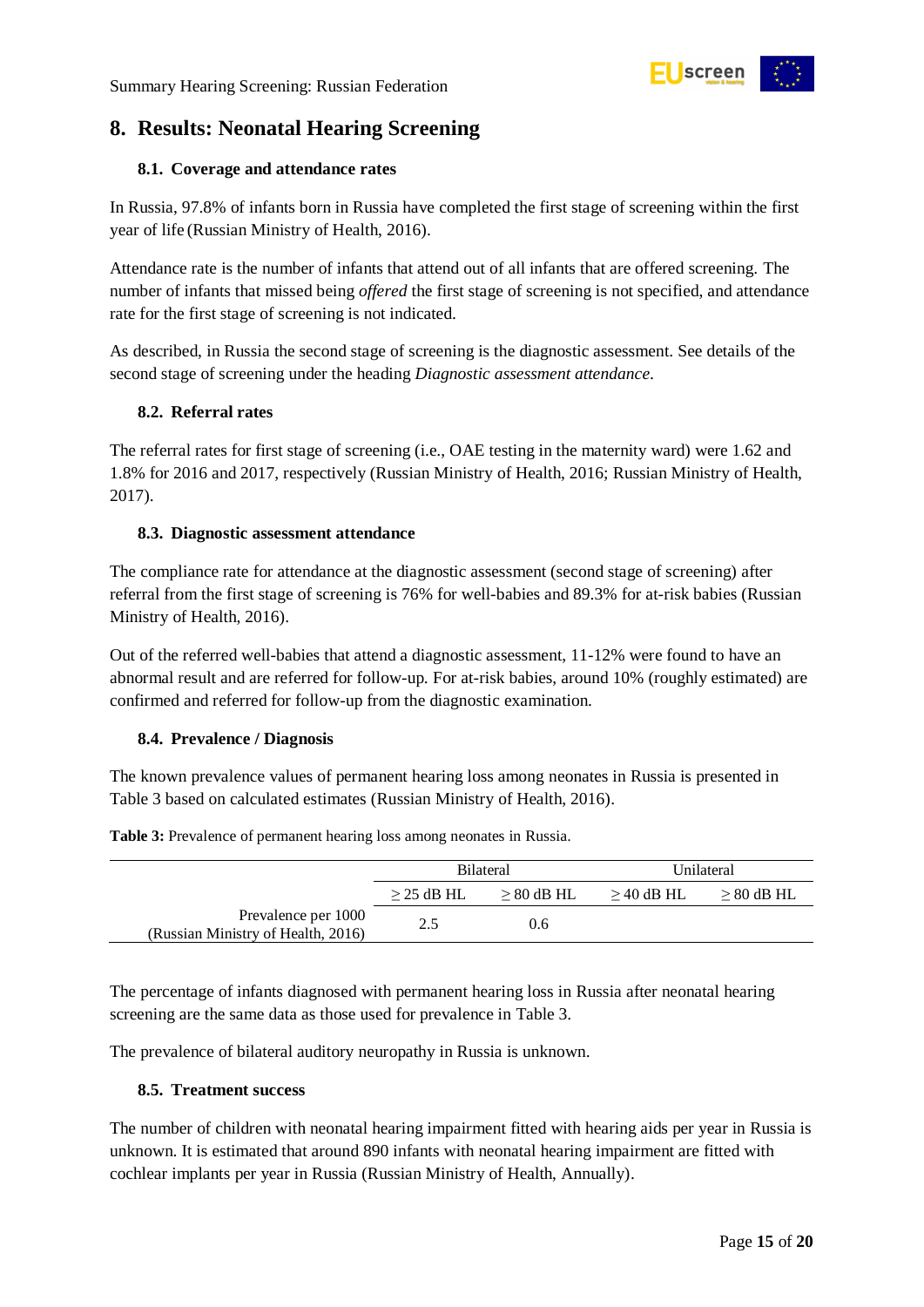

#### <span id="page-15-0"></span>**8.6. Screening evaluation**

Data on false negative or false positive rates were not provided. It was roughly estimated that 17% of babies who pass screening have a hearing loss and 85% of babies who fail the screening have normal hearing. It was roughly estimated that the positive predictive value of a refer result is 11%. Sensitivity was estimated to be 80%. Specificity was roughly estimated at around 97%.

For at-risk infants, positive predictive value, sensitive, and specificity rates are not available.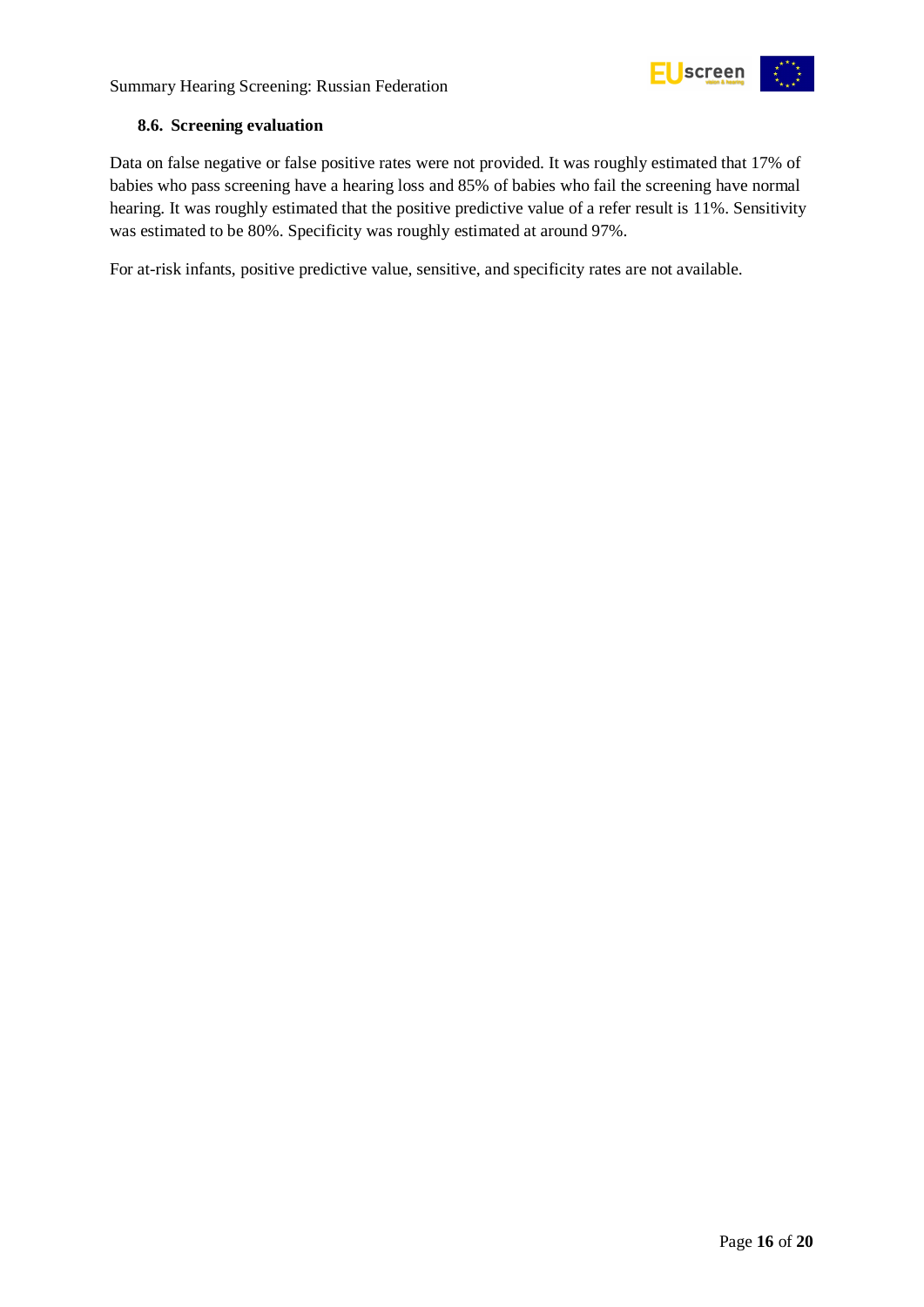



# <span id="page-16-0"></span>**9. Results: Preschool Hearing Screening**

#### <span id="page-16-1"></span>**9.1. Coverage and attendance rates**

Not applicable.

#### <span id="page-16-2"></span>**9.2. Referral rates**

Not applicable.

#### <span id="page-16-3"></span>**9.3. Diagnostic assessment attendance**

Not applicable.

#### <span id="page-16-4"></span>**9.4. Prevalence / Diagnosis**

Not applicable.

#### <span id="page-16-5"></span>**9.5. Treatment success**

Not applicable.

#### <span id="page-16-6"></span>**9.6. Screening evaluation**

Not applicable.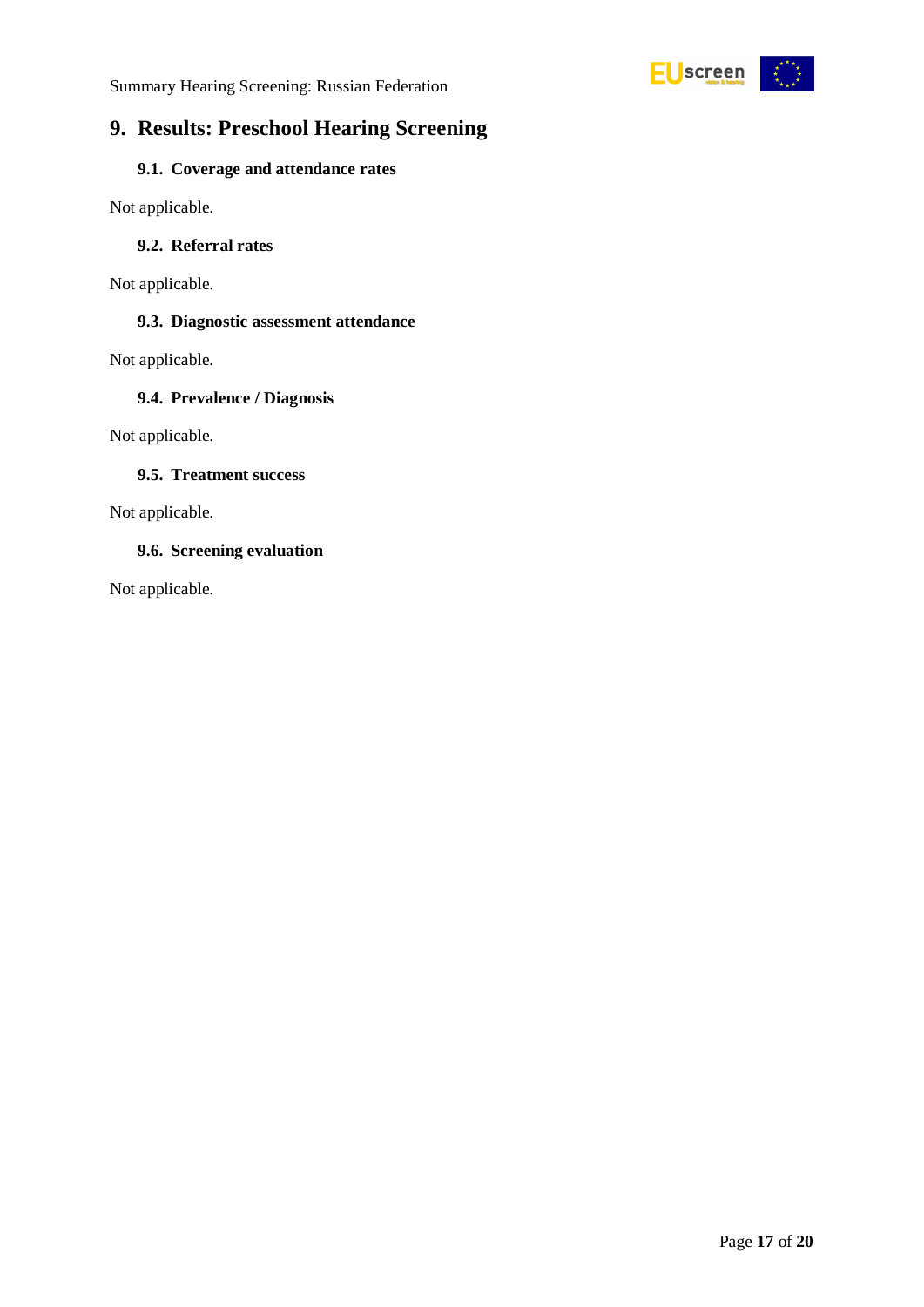Summary Hearing Screening: Russian Federation



# <span id="page-17-0"></span>**10. Costs: Neonatal Hearing Screening**

Data on neonatal hearing screening costs are unavailable.

There has not been a cost effectiveness analysis completed in Russia.

#### <span id="page-17-1"></span>**10.1. Screening costs**

Data on neonatal hearing screening costs are unavailable.

#### <span id="page-17-2"></span>**10.2. Equipment costs**

Data on neonatal hearing screening costs are unavailable.

#### <span id="page-17-3"></span>**10.3. Staff costs**

There are 28.57 screening professionals per one million people in Russia, though the salary and training costs per year for hearing screening professionals is unknown.

#### <span id="page-17-4"></span>**10.4. Diagnostic costs**

The cost for a diagnostic assessment is not provided.

#### <span id="page-17-5"></span>**10.5. Amplification costs**

In Russia, not all children are treated due to capacity problems, payment problems or if deaf parents refuse cochlear implants for their children.

The total cost for hearing aids, including the device and associated services for the first year is estimated to be around  $£100-300$ . The costs associated with hearing aid treatment after the first year is estimated to be around  $E$ 150 (Russian Ministry of Health, Annually).

For cochlear implants, the cost of the first year of treatment is  $\epsilon$ 20 600 including the device and associated services (surgery, programming, rehabilitation, etc.). The cost of cochlear implant treatment after the first year is estimated to be €200, which includes 3 consults (Russian Ministry of Health, Annually).

#### <span id="page-17-6"></span>**10.6. Social costs**

There are 83 specialized schools in Russia for the deaf and 84 schools for the hard-of hearing. There are 5 high-schools. The number of children that attend these schools is unknown.

The costs for these specialized schools are also unknown.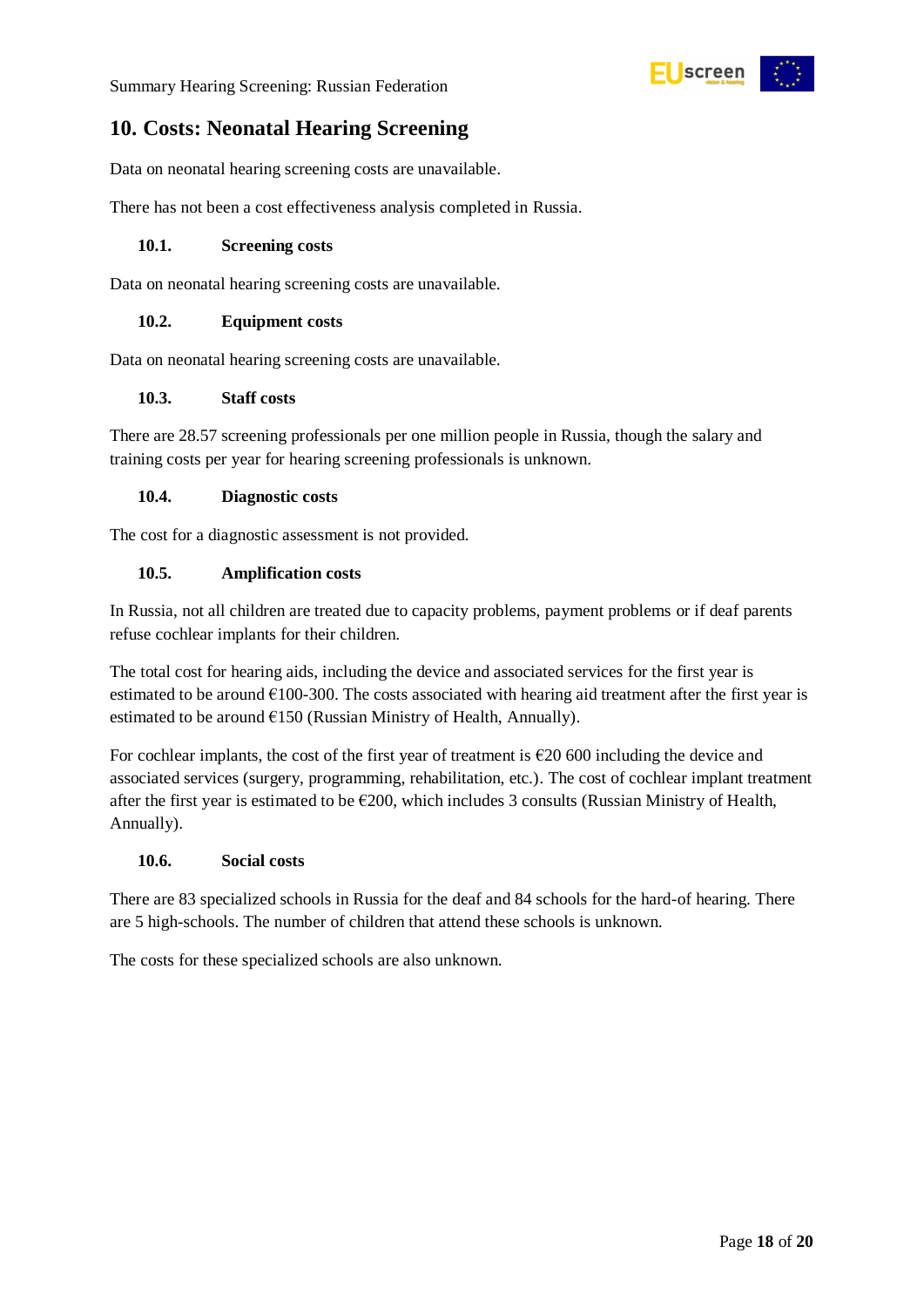

# <span id="page-18-0"></span>**11. Costs: Preschool Hearing Screening**

### <span id="page-18-1"></span>**11.1. Screening costs**

Not applicable.

#### <span id="page-18-2"></span>**11.2. Equipment costs**

Not applicable.

<span id="page-18-3"></span>**11.3. Staff costs**

Not applicable.